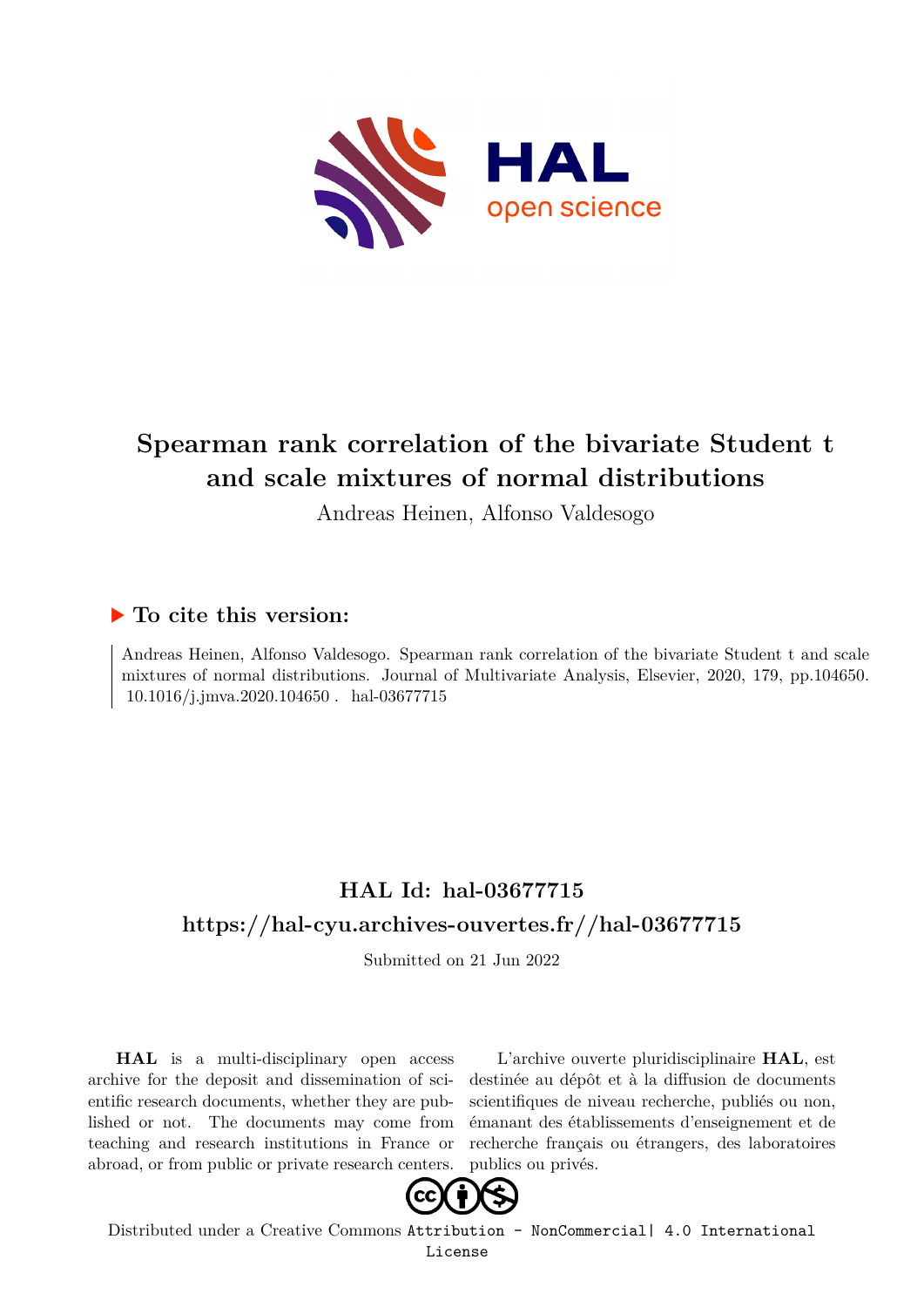## Spearman rank correlation of the bivariate Student t and scale mixtures of normal distributions

Andréas Heinen<sup>a,∗</sup>, Alfonso Valdesogo<sup>b</sup>

*<sup>a</sup>CY Cergy Paris Universit´e, CNRS, THEMA, F-95000 Cergy, France <sup>b</sup>CY Cergy Paris Universit´e, CNRS, THEMA, F-95000 Cergy, France*

### Abstract

We derive an expression for the Spearman rank correlation of bivariate scale mixtures of normals (SMN) and we show that within this class, for any value of the correlation parameter, the Spearman rank correlation of the normal is the greatest in absolute value. We then provide expressions for the symmetric generalized hyperbolic, the Bessel, and the Laplace distributions. We further derive an expression for the Spearman rank correlation of the Student t distribution in terms of an easily computable one-dimensional integral, and we also consider the special case of the Cauchy. Finally, we show how our results can be used in a rank-based estimation of the parameters of the Student t distribution.

*Keywords:* Rank correlation, Rank-based estimation, Scale mixture of normals, Student t, Spearman's rho. *2010 MSC:* Primary 62H20, Secondary 62H12

#### 1. Introduction

The rank correlations of the bivariate normal distribution are well-known, see [18] and [7], who attributes the result to [31]. The Kendall and Spearman rank correlations of the bivariate normal with correlation *r* are, respectively,

$$
\tau_N(r) = \frac{2}{\pi} \arcsin(r), \quad \rho_N(r) = \frac{6}{\pi} \arcsin\left(\frac{r}{2}\right)
$$

.

As shown by [19], the relation between Kendall's tau and the linear correlation parameter holds more generally for all elliptical distributions with continuous marginals, including the bivariate Student t. However, as shown by [16], this invariance does not hold for Spearman's rho, which, to the best of our knowledge is not known in closed form for scale mixtures of normals, an important subclass of the elliptical distributions, even for a very common distribution such as the Student t (for a general discussion of dependence in meta-elliptical distributions, see [1, 10]).

In this paper we first express the Spearman rank correlation of bivariate scale mixtures of normals (SMNs, see [2]) as an expectation of a correlation mixture of the Spearman rank correlation of the Gaussian. We show that within this class, for any value of the correlation parameter, the Spearman rank correlation of the normal is the greatest in absolute value. We then provide expressions for the symmetric generalized hyperbolic, the Bessel, and the Laplace distributions. We further derive an expression for the Spearman rank correlation of the Student t distribution in terms of an easily computable one-dimensional integral, and we also consider the special case of the Cauchy. Finally, we show how our results can be used in a rank-based estimation of the parameters of the Student t distribution.

### 2. Scale mixtures of normals

Scale mixtures of normals are a subclass of the elliptical distributions. A bivariate scale mixture of normals  $X \sim SMN_2(\mu, \Sigma, f_W)$  can be expressed as the product of a normal vector  $Z \sim N_2(0, \Sigma)$ , and the square root of a

<sup>∗</sup>Corresponding author. Email address: andreas.heinen@u-cergy.fr

*Preprint submitted to Journal of Multivariate Analysis May 19, 2020*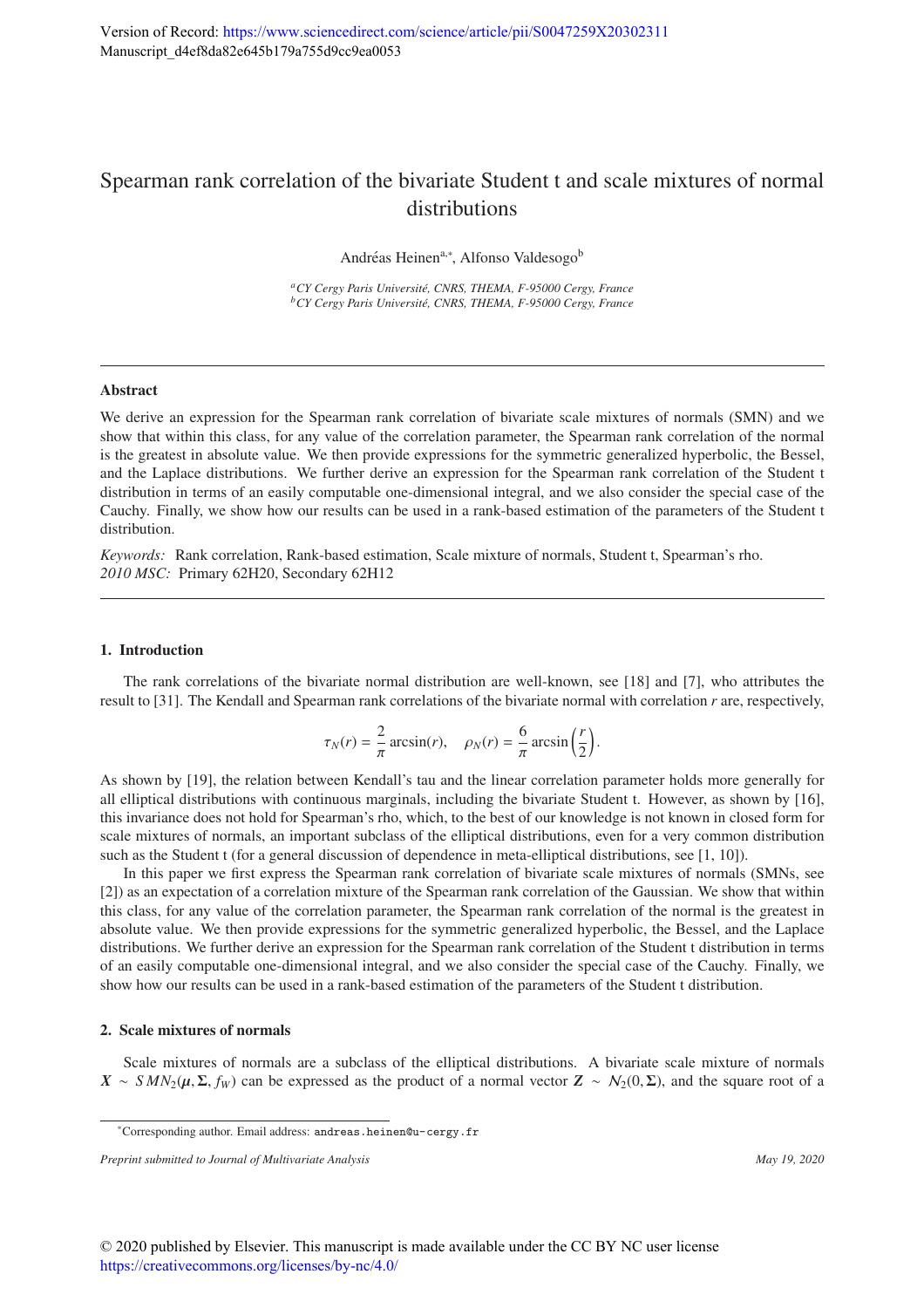scalar-valued random variable *W* with positive support and density *f<sup>W</sup>* , stochastically independent of *Z*:

$$
X=\mu+\sqrt{W}Z,
$$

where  $\mathcal{N}_n(0, \Sigma)$  is the *n*-dimensional normal distribution with mean 0 and variance-covariance  $\Sigma$  and  $\mu$  is a vector location parameters. Conditionally on *W*, *X* is Gaussian:

$$
X|W = w \sim \mathcal{N}_2(\mu, w\Sigma).
$$

The density of *X* then follows by integration with respect to the density of the mixing variable *W*:

$$
f_X(x_1, x_2) = \int_0^\infty f_{X|W}(x_1, x_2|w) f_W(w) dw,
$$

where  $f_{X|W}$  is the density of the bivariate normal.

By Sklar's theorem (see [32]) the joint cumulative distribution function  $F_X$  of the bivariate SMN variable  $X$  can be expressed in terms of a copula *C*, which captures the underlying dependence structure, and of its marginals *F<sup>i</sup>* ,  $i \in \{1, 2\}$ :

$$
F_X(x_1, x_2) = C\{F_1(x_1), F_2(x_2)\}.
$$

The Kendall and Spearman rank correlations,  $\tau$  and  $\rho$ , depend on the copula but not on the marginal distributions (see, e.g., [26]):

$$
\tau = 4 \int_0^1 \int_0^1 C(u_1, u_2) dC(u_1, u_2) - 1, \quad \rho = 12 \int_0^1 \int_0^1 C(u_1, u_2) du_1 du_2 - 3.
$$

Thus we limit attention to the case  $X \sim \frac{S M N_2(0, P, f_W)}{P}$  when *Z* follows a standardized normal with unit variances, correlation matrix *P*, and correlation *r*. Whenever *W* has a finite mean, *X* has finite second moments, and thus *r* is the correlation of  $X$ . Throughout the paper, we will refer to  $r$  as the correlation parameter, even when  $X$  does not have finite second moments.

A number of well-known distributions can be written as scale mixtures of normals. The most general distribution we consider is the bivariate symmetric generalized hyperbolic distribution *<sup>X</sup>* <sup>∼</sup> *GH*2(λ, χ, ψ, *<sup>P</sup>*), which depends on the correlation parameter *r* through the matrix *P*, a parameter  $\lambda$  that influences tail behavior, a scaling parameter  $\chi$  and a shape parameter  $\psi$ . It is a special case of the multivariate generalized hyperbolic distribution introduced in [3, 4] and it has been also referred to as the generalized multivariate modified Bessel (see [33]). Its density is

$$
f_X(\mathbf{x}) = |\mathbf{P}|^{-1/2} \frac{(\sqrt{\chi \psi})^{-\lambda} \psi}{2\pi K_{\lambda}(\sqrt{\chi \psi})} \frac{K_{\lambda-1} \left\{ \sqrt{\psi(\chi + \mathbf{x}^{\top} \mathbf{P}^{-1} \mathbf{x})} \right\}}{\left\{ \sqrt{\psi(\chi + \mathbf{x}^{\top} \mathbf{P}^{-1} \mathbf{x})} \right\}^{(1-\lambda)}},
$$

where  $K_{\lambda}(z)$  is a modified Bessel function of the third kind:

$$
K_{\lambda}(z) = \frac{1}{2} \int_0^{\infty} y^{\lambda - 1} \exp\left\{-\frac{1}{2}z(y + y^{-1})\right\} dy.
$$

It can be written as a scale mixture of normals when *W* follows a generalized inverse Gaussian,  $W \sim GIG(\lambda, \chi, \psi)$ , with density

$$
f_W(w) = \frac{\chi^{-\lambda}\left(\sqrt{\chi\psi}\right)^{\lambda}}{2K_{\lambda}\left(\sqrt{\chi\psi}\right)}w^{\lambda-1}\exp{\left\{-\frac{1}{2}\left(\chi w^{-1} + \psi w\right)\right\}}.
$$

The bivariate generalized hyperbolic distribution includes as special cases the hyperbolic when  $\lambda = 3/2$  (see [5]), the normal inverse gamma (NIG) when  $\lambda = -1/2$ , and the bivariate Bessel distribution of [22] (the univariate Bessel dates back to [23]), also known as variance-gamma or generalized Laplace, with parameter *q* when  $\lambda = q + 1$ ,  $\chi = 0$ , and where, in order to have unit variances, we further impose  $\psi = 2(q + 1)$ . The density of the bivariate Bessel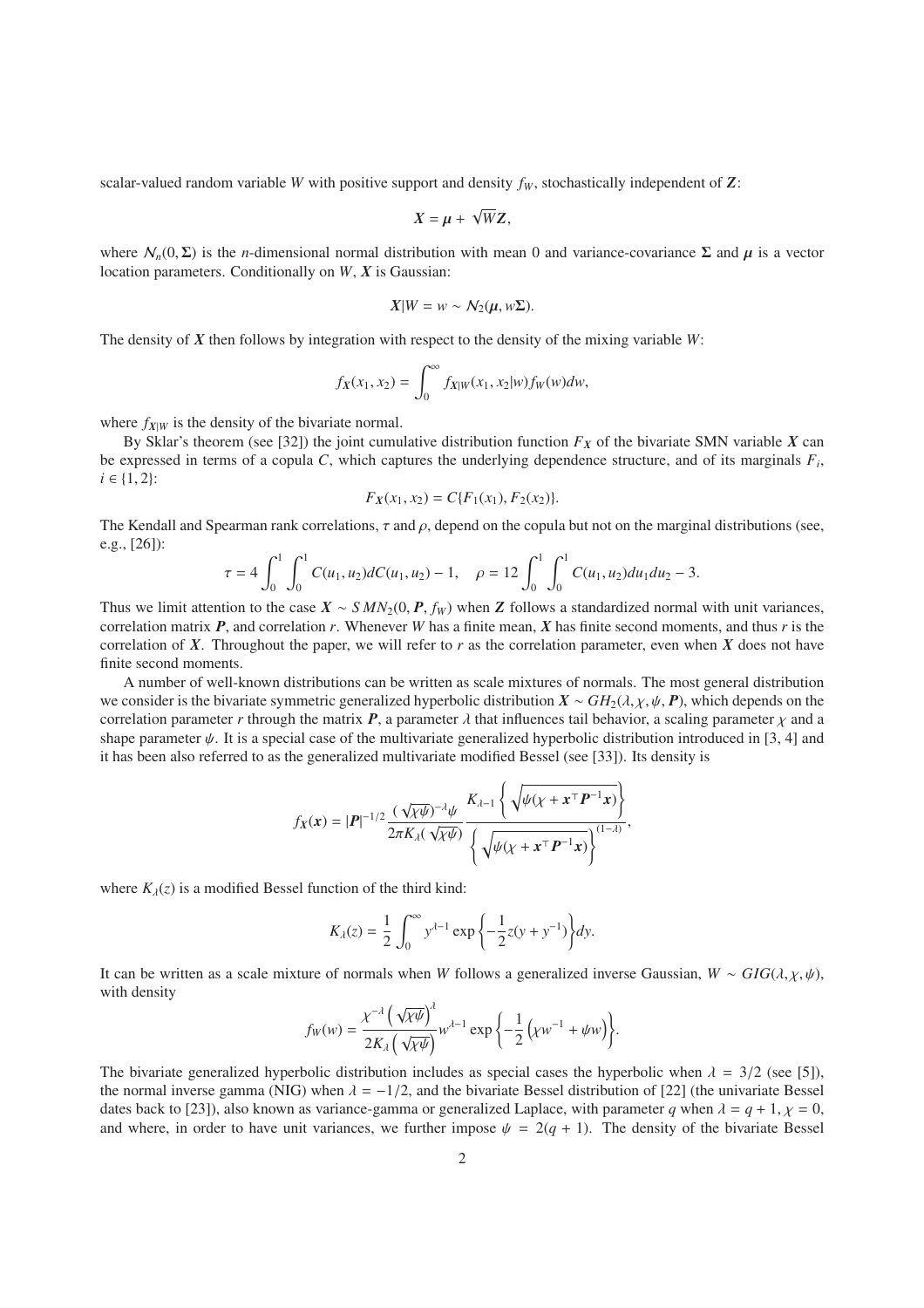$X \sim \mathcal{B}_2(q, P)$  is

$$
f_X(x) = \frac{1}{\pi} |\mathbf{P}|^{-1/2} \frac{q+1}{\Gamma(1+q)2^q} \left\{ \sqrt{2(q+1)x^{\top} \mathbf{P}^{-1} x} \right\}^q K_q \left\{ \sqrt{2(q+1)x^{\top} \mathbf{P}^{-1} x} \right\}
$$

It can be written as a scale mixture of normals when  $W \sim \Gamma(q + 1, q + 1)$ , where the density of a Gamma variable Γ $(α, β)$  is

$$
f_W(w) = \frac{\beta^{\alpha}}{\Gamma(\alpha)} x^{\alpha - 1} \exp(-\beta w).
$$

When we further impose  $q = 0$ , we obtain the bivariate symmetric Laplace distribution  $X \sim \mathcal{L}_2(P)$ , with correlation matrix *P*, which corresponds to  $W \sim \Gamma(1, 1)$ , or alternatively a mean one exponential  $W \sim \mathcal{E}(1)$ . Its density is

$$
f_X(x) = \frac{|P|^{-1/2}}{\pi} K_0\left(\sqrt{2x^\top P^{-1}x}\right).
$$

The generalized hyperbolic distribution also includes the Pearson type VII (see [11]) when  $\lambda = -\nu/2$  and  $\psi = 0$ , whose density is

$$
f_X(x) = \frac{1}{2\pi} \sqrt{\frac{v}{\chi}} |\mathbf{P}|^{-1/2} \left(1 + \frac{\mathbf{x}^\top \mathbf{P}^{-1} \mathbf{x}}{\chi}\right)^{-(v/2+1)}.
$$

It can be written as a scale mixture of normals when  $W \sim IG(v/2, \chi/2)$ , and the density of the inverse Gamma *IG*( $\alpha$ ,  $\beta$ ) is

$$
f_W(w) = \frac{\beta^{\alpha}}{\Gamma(\alpha)} w^{-(\alpha+1)} \exp(-\beta/w).
$$

When  $\lambda = -\nu/2$ ,  $\chi = \nu$  and  $\psi = 0$ ,  $W \sim IG(\nu/2, \nu/2)$ , it reduces to the Student t with degrees of freedom  $\nu$ ,  $X \sim T_2(P, v)$ , whose density is

$$
f_X(x) = \frac{1}{2\pi} |P|^{-1/2} \left(1 + \frac{x^{\top} P^{-1} x}{\nu}\right)^{-(\nu/2+1)}
$$

With unit degrees of freedom  $v = 1$ ,  $W \sim IG(1/2, 1/2)$  and we obtain the bivariate Cauchy,  $X \sim C_2(P)$ :

$$
f_X(x) = \frac{1}{2\pi} |P|^{-1/2} \left(1 + x^{\top} P^{-1} x\right)^{-3/2}
$$

#### 3. Spearman's rho of scale mixtures of normals (SMN)

Proposition 1 (Spearman's rho for scale mixture of normals). *The Spearman rank correlation of a bivariate scale mixture of normals*  $X = \begin{pmatrix} X_1 \\ Y_2 \end{pmatrix}$ *X*2  $\left( \sim SMN(0, \bm{P}, f_W) \right)$  *is* 

$$
\rho_{SMN} = \frac{6}{\pi} \mathcal{E}_{\tilde{\mathcal{V}}} \left\{ \arcsin \left( \mathbf{r} \tilde{\mathbf{V}} \right) \right\},\tag{1}
$$

.

.

.

*where the mixing density is*

$$
f_{\tilde{V}}(\tilde{v}) = \int_0^{\infty} \int_{u_1 \tilde{v}}^{u_1/\tilde{v}} \frac{4}{(u_1 u_2)^4} f_W\left(\frac{\tilde{v}}{u_1 u_2}\right) f_W\left(\frac{u_1 - u_2 \tilde{v}}{u_1 u_2^2}\right) f_W\left(\frac{u_2 - u_1 \tilde{v}}{u_1^2 u_2}\right) du_2 du_1,
$$
 (2)

*when the scaling random variable W has support on*  $[0, \infty)$ *. More generally, when the support of variable W is*  $[a, b]$ with  $b > a \ge 0$ , integration in (2) is over the domain  $D = \{u_1, u_2 : a \le \tilde{\nu}/(u_1u_2) \le b$ ;  $a \le (u_1 - u_2\tilde{\nu})/(u_1u_2^2) \le b$ ;  $a \le$  $(u_2 - u_1\tilde{v})/(u_1^2 u_2) \leq b$ .

**Proof.** Let  $W_i$ ,  $i \in \{1, 2, 3\}$ , be three i.i.d. variables with density  $f_W$ . Define a bivariate vector  $\tilde{X} = \begin{pmatrix} \tilde{X}_1 \\ \tilde{X}_2 \end{pmatrix}$  $\Big)$ , whose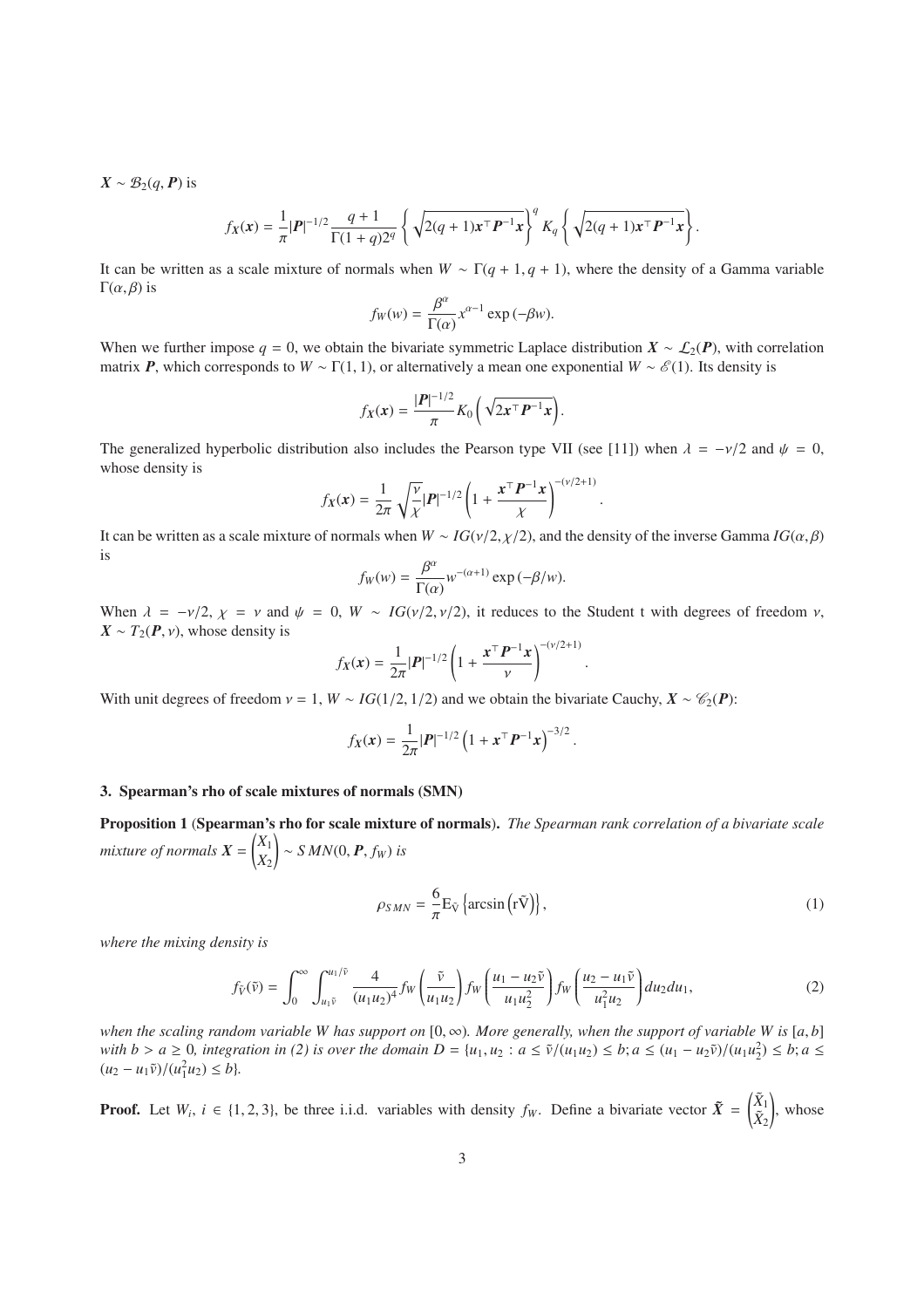components are two independent SMN variables:

$$
\tilde{X}_i|W_i = w_i \sim \mathcal{N}_1(0, w_i), \quad i \in \{1, 2\}.
$$

The bivariate SMN vector *X* can be represented as  $X|W_3 = w_3 \sim N_2(0, w_3 P)$ . Thus  $\tilde{X}$  is a bivariate vector of independent SMN variables and  $\hat{X}$  is a bivariate vector of joint SMN variables, independent of  $\tilde{X}$ . Combining these two vectors into vector  $\mathcal{X} = \begin{pmatrix} \tilde{X} \\ Y \end{pmatrix}$ *X* ! , we get

$$
\mathcal{X}|(W_1 = w_1, W_2 = w_2, W_3 = w_3) \sim \mathcal{N}_4(0, \Omega),
$$

and

$$
\Omega = \begin{pmatrix} \Omega_{11} & 0 \\ 0 & w_3 P \end{pmatrix}, \quad \Omega_{11} = \begin{pmatrix} w_1 & 0 \\ 0 & w_2 \end{pmatrix}.
$$

Define  $Y = B_0X$ , with  $B_0 = (I_2, -I_2)$ , where *Y* is a difference between a bivariate SMN and a bivariate vector of independent SMN variables. Then

$$
Y|(W_1 = w_1, W_2 = w_2, W_3 = w_3) \sim \mathcal{N}_2(0, B_0 \Omega B_0),
$$

where

$$
\boldsymbol{B}_0 \Omega \boldsymbol{B}_0 = \begin{pmatrix} w_1 + w_3 & r w_3 \\ r w_3 & w_2 + w_3 \end{pmatrix},
$$

and, defining  $\tilde{V} = W_3 \left\{ (W_1 + W_3)(W_2 + W_3) \right\}^{-1/2}$ , the correlation is  $r\tilde{v}$ , where  $\tilde{v}$  is the realization of  $\tilde{V}$ . By definition of Spearman's rho (see, e.g., [18]),

$$
\rho_{SMN} = 12 \Pr(X_1 \le \tilde{X}_1, X_2 \le \tilde{X}_2) - 3 = 12 \Pr(Y_1 > 0, Y_2 > 0) - 3
$$
  
=  $12 E_{\tilde{V}} \left\{ E \left( \mathbb{1}_{\{Y_1 > 0, Y_2 > 0\}} | \tilde{V} \right) \right\} - 3 = 12 \left[ \frac{1}{4} + \frac{1}{2\pi} E_{\tilde{V}} \left\{ \arcsin \left( r \tilde{V} \right) \right\} \right] - 3 = \frac{6}{\pi} E_{\tilde{V}} \left\{ \arcsin \left( r \tilde{V} \right) \right\},$ 

where the second line follows from the definition of  $Y$ ; the third line follows from the law of iterated expectations and the fact that orthant probabilities depend only on correlations when the mean is equal to zero; the fourth line follows from computing the orthant probability of the normal, see, e.g., [9]. Thus we can express Spearman's rho as an expectation, over random variable  $\tilde{V}$ , of a bivariate normal orthant probability, whose correlation is the only part that depends on  $\tilde{V}$ . The expression of the mixing density is obtained by considering the trivariate transformation  $U_1$  =  $(W_1 + W_3)^{-1/2}$ ,  $U_2 = (W_2 + W_3)^{-1/2}$  and  $\tilde{V} = W_3 \{(W_1 + W_3)(W_2 + W_3)\}^{-1/2}$  of the independent vector  $(W_1, W_2, W_3)$ , with inverse transformation  $w_1 = (u_1 - u_2\tilde{v})/(u_1u_2^2)$ ,  $w_2 = (u_2 - u_1\tilde{v})/(u_1^2u_2)$  and  $w_3 = \tilde{v}/(u_1u_2)$ , with Jacobian determinant 4/ $(u_1u_2)^4$ , and integrating out  $u_1$  and  $u_2$  in the range  $u_1 \ge 0$  and  $u_1\tilde{v} \le u_2 \le u_1/\tilde{v}$ , which corresponds to *w<sub>i</sub>* > 0 for *i* ∈ {1, 2, 3}.

Equation (1) shows that the Spearman rank correlation of a scale mixture of normals is an expectation of a correlation mixture of the Spearman rank correlation of the Gaussian, with the mixing density given in (2).

Corollary 1 (Upper bound of Spearman's rho for scale mixtures of normals). *Within the class of scale mixtures of normals (SMN), the normal has the largest Spearman rank correlation in absolute value for a given value of the correlation parameter r:*  $|\rho_{SMN}| \leq |\rho_N|$ *.* 

Proof. This follows from Proposition 1, Jensen's inequality and the correlation inequality. Without loss of generality, assume  $r > 0$ . Given that arcsin is increasing, odd and convex on [0, 1], we get

$$
\rho_{SMN} = (6/\pi) E_{\tilde{V}} \left\{ \arcsin \left( r\tilde{V} \right) \right\} \le (6/\pi) \arcsin \left\{ rE_{\tilde{V}} \left( \tilde{V} \right) \right\} \le (6/\pi) \arcsin \left( r/2 \right) = \rho_N,
$$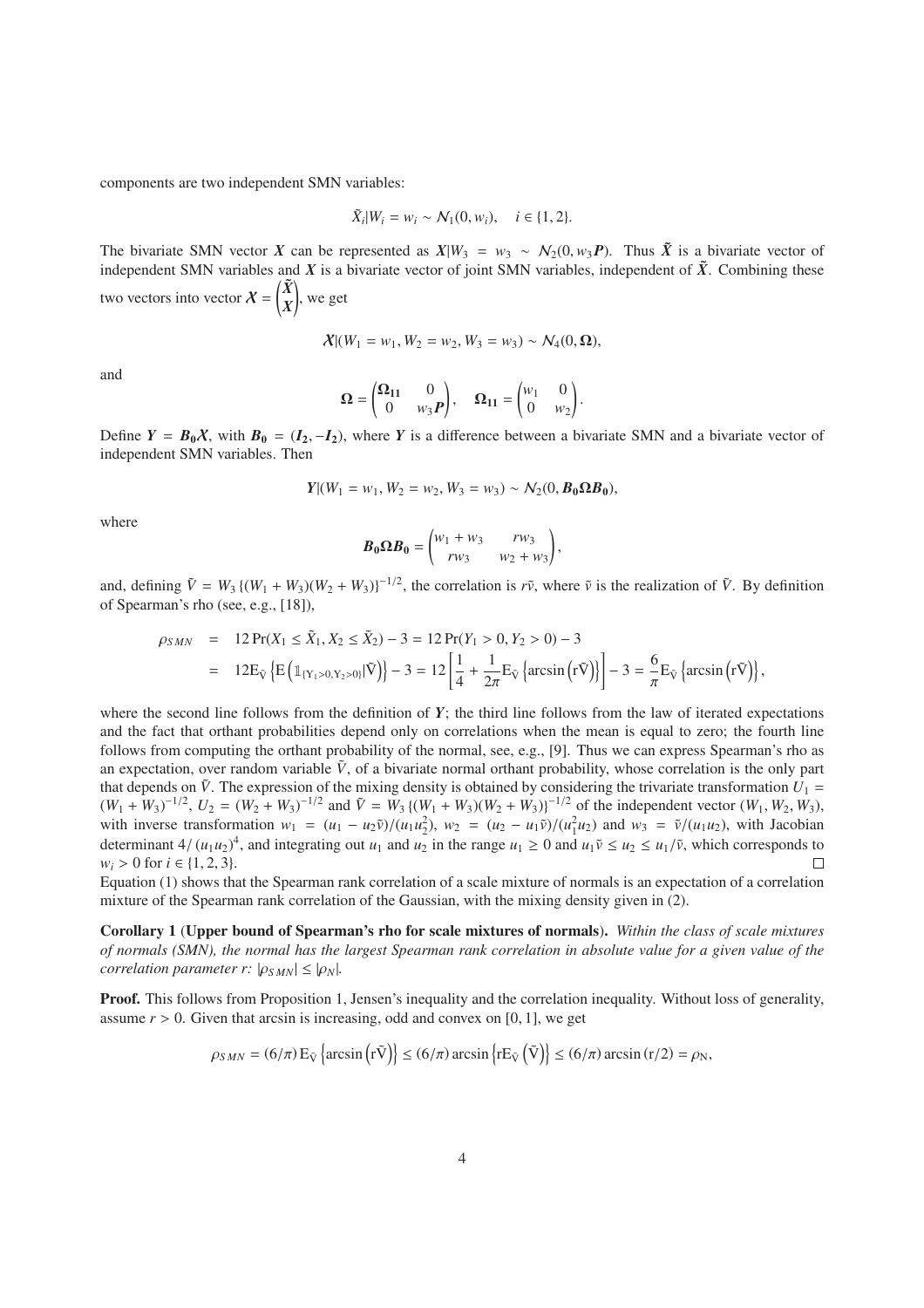where the first inequality is due to Jensen's inequality and the last inequality follows from

$$
E(\tilde{V}) = E(\tilde{V}_1 \tilde{V}_2) = E(\tilde{V}_1) E(\tilde{V}_2) + corr(\tilde{V}_1, \tilde{V}_2) \{ var(\tilde{V}_1) var(\tilde{V}_2) \}^{1/2}
$$
  
\n
$$
\leq E(\tilde{V}_1)^2 + var(\tilde{V}_1) = E(\tilde{V}_1^2) = E\{W_3/(W_1 + W_3)\} = 1/2,
$$

with  $\tilde{V}_i = \{W_3/(W_i + W_3)\}^{1/2}$ , for  $i \in \{1, 2\}$ . The inequality follows from the correlation inequality corr  $(\tilde{V}_1, \tilde{V}_2) \le 1$ and the fact that  $\tilde{V}_1$  and  $\tilde{V}_2$  are identically distributed, and the last equality follows from the fact that the  $W_i$ s are independent and identically distributed. П

Proposition 2 (Spearman's rho for the generalized hyperbolic distribution). *The Spearman rank correlation of a bivariate generalized hyperbolic distribution*  $X \sim GH_2(\lambda, \chi, \psi, P)$  *is given by (1), with mixing density* 

$$
f_{\tilde{V}}(\tilde{v}) = \frac{\left(1 - \tilde{v}^2\right)^{3\lambda/2}}{\tilde{v}^{\lambda/2+1}} \int_{\tilde{v}/(\tilde{v}^2+1)}^{1/2} \frac{t^{2\lambda} \left\{ \left(1 + \tilde{v}^2\right)t - \tilde{v} \right\}^{-\lambda/2-1} K_{3\lambda} \left\{ \left( \frac{\chi \psi(1-\tilde{v}^2)(1-\tilde{v}t)}{\tilde{v}((1+\tilde{v}^2)t-\tilde{v})} \right)^{1/2} \right\}}{\left\{ K_{\lambda}(\sqrt{\chi \psi}) \right\}^3} dt.
$$

 $1/2$ 

Proof. As the generalized hyperbolic distribution is a scale mixture of normals, by Proposition 1, Spearman's rho is given by (1). Upon substitution of the density of the  $GIG(\lambda, \chi, \psi)$  into (2), we obtain

$$
f_{\tilde{V}}(\tilde{v})=(C/2)\tilde{v}^{\lambda-1}\int_0^\infty\int_{u_1\tilde{v}}^{u_1/\tilde{v}}I(u_1,u_2)du_2du_1,
$$

where

$$
C = \frac{(\psi/\chi)^{\frac{34}{2}}}{K_{\lambda}(\sqrt{\chi\psi})^3}, \quad I(u_1, u_2) = \frac{\{(u_1 - u_2\tilde{v})(u_2 - u_1\tilde{v})\}^{\lambda - 1}}{(u_1u_2)^{4\lambda}} \exp\left\{-\frac{h(u_1, u_2)}{2}\right\},\,
$$

and

$$
h(u_1, u_2) = \psi \left\{ \frac{1}{u_1^2} + \frac{1}{u_2^2} - \frac{\tilde{\nu}}{(u_1 u_2)} \right\} + \chi \left\{ \frac{u_1 u_2}{\tilde{\nu}} + \frac{u_1 u_2^2}{(u_1 - u_2 \tilde{\nu})} + \frac{u_1^2 u_2}{(u_2 - u_1 \tilde{\nu})} \right\}.
$$

By symmetry of the domain of integration  $D = \{u_1 \geq 0, u_1\tilde{v} \leq u_2 \leq u_1/\tilde{v}\}\$ around the 45 degree line  $u_2 = u_1$  and symmetry of the integrand  $I(u_1, u_2) = I(u_2, u_1)$ ,

$$
f_{\tilde{V}}(\tilde{v})=C\tilde{v}^{\lambda-1}\int_0^\infty\int_{u_1\tilde{v}}^{u_1}I(u_1,u_2)du_2du_1.
$$

Using the change of variable  $(u_1, u_2) = \left\{1/\left(R^{1/2}\cos(\theta)\right), 1/\left(R^{1/2}\sin(\theta)\right)\right\}$  with Jacobian determinant  $-1/\left[2\left\{R\cos(\theta)\sin(\theta)\right\}^2\right],$ we obtain

$$
f_{\tilde{V}}(\tilde{v}) = (C/2) \tilde{v}^{\lambda - 1} \int_{\arctan(\tilde{v})}^{\pi/4} (\cos(\theta) \sin(\theta))^{2\lambda} \left\{ (1 + \tilde{v}^2) \cos(\theta) \sin(\theta) - \tilde{v} \right\}^{\lambda - 1} \tilde{I}(\theta) d\theta,
$$

with

$$
\tilde{I}(\theta) = \int_0^\infty R^{\lambda - 1} \exp \left\{-\frac{1}{2} \left(\bar{\chi} R^{-1} + \bar{\psi} R\right)\right\} dR,
$$

where  $\bar{\lambda} = 3\lambda$ ,  $\bar{\chi} = \chi \left(1 - \tilde{v}^2\right) / \left[\tilde{v}\left\{(1 + \tilde{v}^2) \cos(\theta) \sin(\theta) - \tilde{v}\right\}\right]$ , and  $\bar{\psi} = \psi \left\{1 - \tilde{v} \cos(\theta) \sin(\theta)\right\}$ . By recognizing the density of the generalized hyperbolic, which integrates to one over the positive real line,

$$
\widetilde{I}(\theta) = \frac{2K_{\lambda}\left(\sqrt{\overline{\chi}\overline{\psi}}\right)}{\overline{\chi}^{-\lambda}\left(\sqrt{\overline{\chi}\overline{\psi}}\right)^{\overline{\lambda}}}.
$$

Collecting terms and using the final change of variable  $t = \cos(\theta) \sin(\theta) = \sin(2\theta)/2$  with  $dt = \cos(2\theta)d\theta$  and Jacobian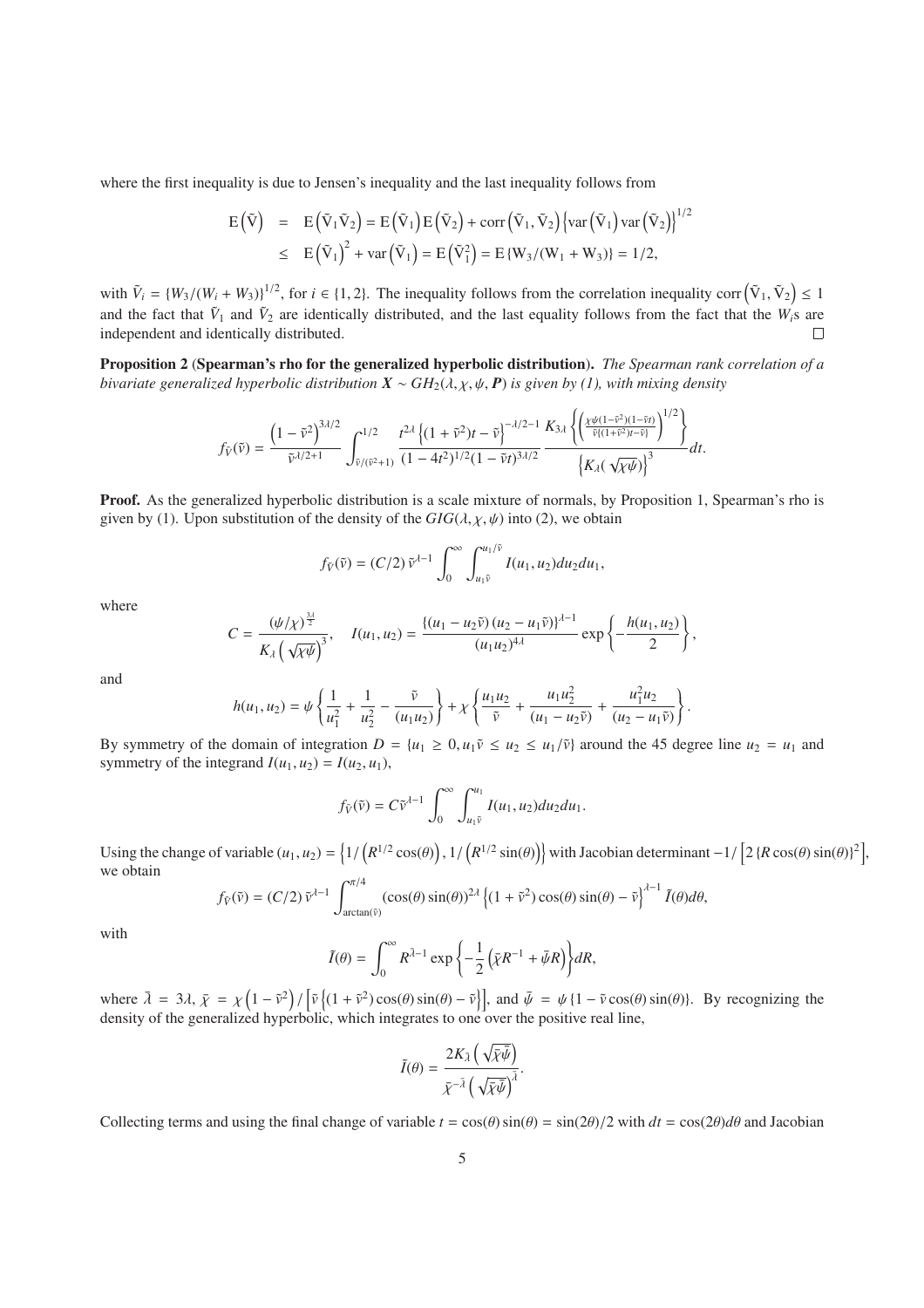determinant  $(1 - 4t^2)^{-1/2}$  yields the result.

**Remark 1.** The Spearman rank correlation of the GH depends on  $\chi$  and  $\psi$  only through their product. Thus, for example, when  $\psi = 0$ , regardless of the value of  $\chi$ , the Spearman rank correlation of the Pearson VII is equal to that of the Student t with degrees of freedom *ν*. This can be seen also from the fact that  $W \sim IG(v/2, \chi/2)$  =  $(\chi/\nu)IG(\nu/2, \nu/2)$ . This leads to the same distribution for  $\tilde{V}$ , since  $\chi/\nu$  simplifies, and therefore the Spearman rank correlation of the Pearson of type VII is the same as that of the Student t.

Proposition 3 (Spearman's rho for the Bessel distribution). *The Spearman rank correlation of the bivariate Bessel distribution*  $X \sim B_2(q, P)$  *is given by (1), with mixing density* 

$$
f_{\tilde{V}}(\tilde{v}) = 4 \frac{\Gamma(3+3q)}{\Gamma(1+q)^3} \tilde{v}^q \int_{\tilde{v}/(\tilde{v}^2+1)}^{\frac{1}{2}} \frac{t^{2(1+q)} \{ (1+\tilde{v}^2)t - \tilde{v} \}^q}{(1-4t^2)^{1/2}(1-\tilde{v}t)^{3(1+q)}} dt.
$$

Proof. As the Bessel distribution is a scale mixture of normals, by Proposition 1, Spearman's rho is given by (1). Upon substitution of the density of the  $\Gamma(q+1, q+1)$  into (2), the density of  $\tilde{V}$  follows from using polar coordinates with radius *R* and angle  $\theta$  in the integral of (2), recognizing that the integral involving the radius is proportional to an absolute moment of the normal of order  $5 + 6q$ , and further using the change of variable  $t = \frac{\sin(2\theta)}{2}$ . Alternatively, it can be obtained as a limit case of the mixing density of the generalized hyperbolic when  $\chi = 0$  by writing the two Bessel functions  $K_v(y)$  when *y* is small as  $\Gamma(v)2^{v-1}y^{-v}$  as in [4], using the substitution  $\lambda = q + 1$  and simplifying.  $\Box$ 

Remark 2 (Spearman's rho for the Laplace distribution). The Spearman rank correlation of the bivariate symmetric Laplace distribution  $X \sim \mathcal{L}_2(P)$ , with correlation matrix P is given by (1), with mixing density

$$
f_{\tilde{V}}(\tilde{v}) = \frac{4\tilde{v}}{(4-\tilde{v}^2)^2} \left[ 7 - 8\tilde{v}^2 + \tilde{v}^4 + \frac{2(2+\tilde{v}^2)}{\tilde{v}(4-\tilde{v}^2)^{1/2}} \arctan\left\{ \frac{\left(1-\tilde{v}^2\right)\left(4-\tilde{v}^2\right)^{1/2}}{(3-\tilde{v}^2)\tilde{v}} \right\} \right].
$$

This expression can be found by setting  $q = 0$  in the mixing density of the Bessel and solving the integral.

**Proposition 4 (Spearman's rho for the Student t).** *The Spearman rank correlation,*  $\rho_T$ *, of a bivariate Student t distribution*  $X \sim T_2(P, v)$  *is given by (1), with mixing density* 

$$
f_{\tilde{V}}(\tilde{v}) = 2 \frac{\Gamma(\nu)^2 \Gamma(3\nu/2)}{\Gamma(\nu/2)^3 \Gamma(2\nu)} \tilde{v}^{\nu-1} (1 - \tilde{v}^2)^{\nu/2 - 1} {}_{2}F_1(v, \nu; 2\nu, 1 - \tilde{v}^2), \quad 0 < \tilde{v} < 1,\tag{3}
$$

where  ${}_2F_1(a,b;c,z) = \Gamma(c)/\{\Gamma(a)\Gamma(c-a)\}\int_0^1 v^{a-1}(1-v)^{c-a-1}(1-vz)^{-b}dv$  is the Gauss hypergeometric function.

Proof. As the Student t distribution is a scale mixture of normals, by Proposition 1, Spearman's rho is given by (1). To compute the density of  $\tilde{V}$ , we write  $\tilde{V} = \tilde{V}_1 \tilde{V}_2$ , where, for  $i \in \{1, 2\}$ ,

$$
\tilde{V}_i = \{W_3/(W_i + W_3)\}^{1/2},
$$

and  $W_i \sim IG(\nu/2, \nu/2)$ . We can also write

$$
\tilde{V}_i = \left\{ (1/W_i)/(1/W_i + 1/W_3) \right\}^{1/2},
$$

where  $1/W_i \sim \Gamma(\nu/2, \nu/2)$  and therefore  $(\tilde{V}_1, \tilde{V}_2)$  are square roots of the bivariate beta distribution defined in [28], and the density of  $\tilde{V}$  is obtained by further appealing to Theorem 2.1 of [25], who derive the distribution of the product of the components of the bivariate Beta distribution as

$$
f_t(t) = \frac{\Gamma(a+b+c)\Gamma(a+c)\Gamma(b+c)}{\Gamma(a)\Gamma(b)\Gamma(c)\Gamma(a+b+2c)}t^{a-1}(1-t)^{c-1}{}_2F_1(a+c,a+c; a+b+2c, 1-t),
$$

where in our case  $a = b = c = v/2$ . Finally, (3) is obtained from  $f_t(t)$  through  $\tilde{V} = T^{1/2}$ , with inverse transformation  $t = \tilde{v}^2$  and Jacobian determinant  $2\tilde{v}$ .  $\Box$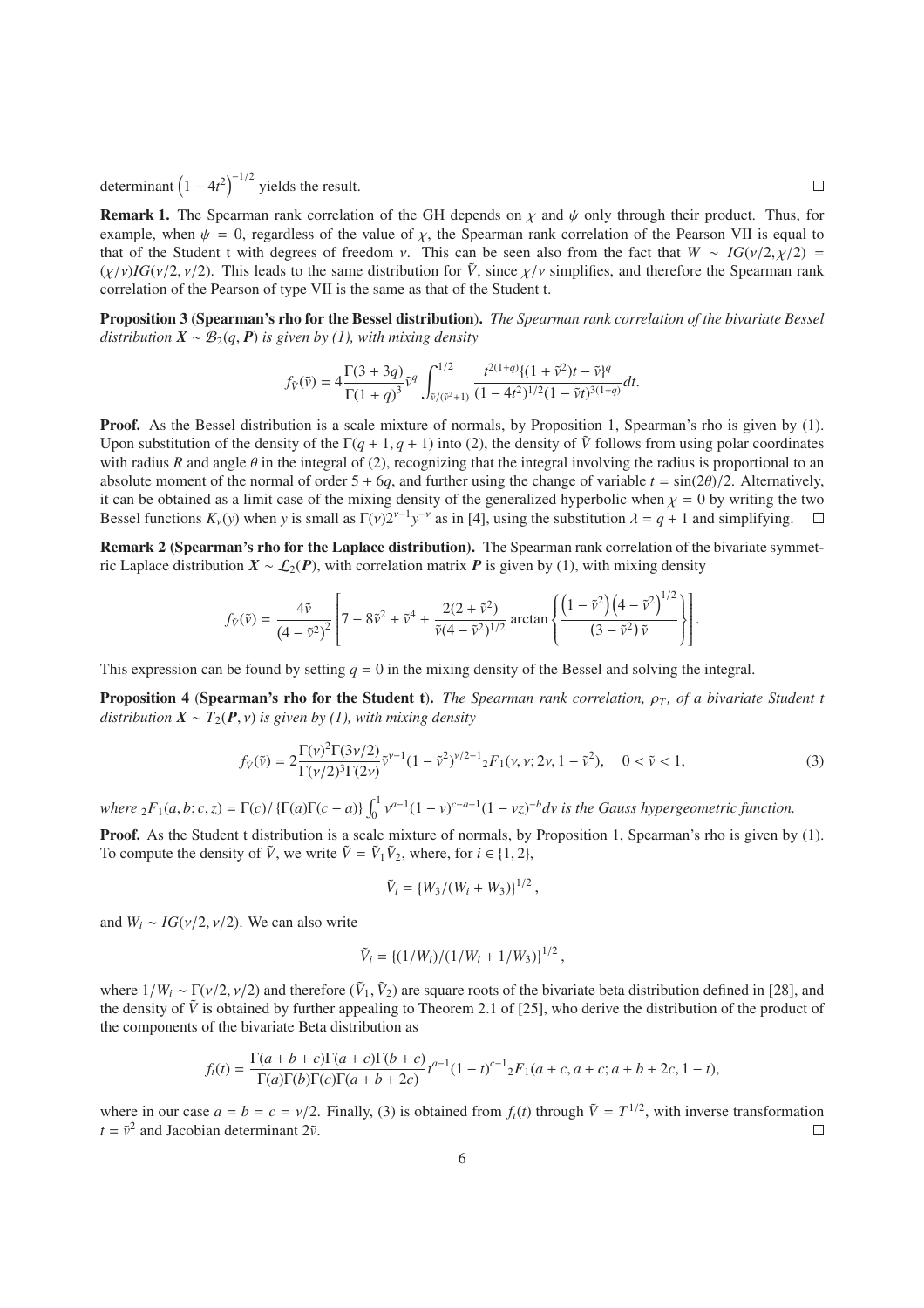Corollary 2 (Spearman's rho for Student t when the degrees of freedom ν → 0). *In the limit when the degrees of freedom parameter of the Student t tends to zero, Spearman's rho for the Student t tends to the Kendall rank correlation of the normal:*

$$
\lim_{\nu \to 0} \rho_T(r, \nu) = \tau_N(r).
$$

**Proof.** The moments of  $\tilde{V}$  are obtained from those of the product of the components of a bivariate Beta distribution in [25]:

$$
E\left(\tilde{V}^h\right) = \frac{\Gamma(\nu)^2 \Gamma(3\nu/2) \Gamma\left\{(\nu+h)/2\right\}}{\Gamma(2\nu) \Gamma(\nu/2)^2 \Gamma(\nu+h/2)} {}_3F_2(\nu,\nu,\nu/2;2\nu,\nu+h/2;1),
$$

where  ${}_{3}F_{2}(a, b, c; d, e; z)$  is the generalized hypergeometric function, see, e.g., [21]. For any  $h > 0$ , taking the limit of these moments when  $v \to 0$ ,

$$
\lim_{\nu\to 0}E\left(\tilde{V}^h\right)=\frac{1}{3},
$$

since  $\lim_{\nu \to 0} \frac{\Gamma(\nu)^2 \Gamma(3\nu/2) \Gamma((\nu+h)/2)}{\Gamma(2\nu) \Gamma(\nu/2)^2 \Gamma(\nu+h/2)} = \frac{1}{3}$  and  $\lim_{\nu \to 0} \frac{3F_2(\nu, \nu, \nu/2; 2\nu, \nu+h/2; 1)}{F_2(\nu, \nu, \nu/h/2; 1)} = 1$ . A power series expansion of arcsin( $r\tilde{V}$ ) in the expression of Spearman's rho for the Student t yields

$$
\rho_T(r,\nu) = \frac{6}{\pi} E_{\tilde{V}} \left\{ \arcsin \left( \mathbf{r}\tilde{V} \right) \right\} = \frac{6}{\pi} \left\{ \mathbf{r} E(\tilde{V}) + \left( \frac{1}{2} \right) \frac{\mathbf{r}^3}{3} E(\tilde{V}^3) + \left( \frac{1}{2} \right) \left( \frac{3}{4} \right) \frac{\mathbf{r}^5}{5} E(\tilde{V}^5) + \cdots \right\}.
$$

Using the limit of the moments of  $\tilde{V}$ , and recognizing the series expansion of arcsin(*r*),  $\lim_{v\to 0} \rho_T(r, v) = \frac{2}{\pi} \arcsin(r)$  $\tau_N(r)$ .  $\Box$ 

We have shown that when the degrees of freedom approach zero, all moments of  $\tilde{V}$  are  $1/3$ . This happens if the density collapses to a Bernoulli with probability 1/3. If instead we consider the limit when  $v \to \infty$ , the density of  $\tilde{V}$ has point mass at  $\frac{1}{2}$ . This follows by expressing  $W_i \sim IG(\nu/2, \nu/2)$  as  $W_i = (Q/\nu)^{-1}$ , with  $Q \sim \chi^2_{[\nu]}$ . By the law of large numbers, when  $v \to \infty$ ,  $Q/v \stackrel{p}{\to} 1$ , as  $Q$  can be viewed as a sum of  $v$  independent  $\chi^2_{[1]}$  variables. By the continuous mapping theorem,  $W_i \xrightarrow{p} 1$  and  $\tilde{V} = g(W_1, W_2, W_3) \xrightarrow{p} 1/2$  since  $g(x, y, z) = z/\sqrt{(x + z)(y + z)}$  is a continuous function. For any  $h > 0$ , taking the limit when  $v \to \infty$ , the moments of  $\tilde{V}$  become powers of 1/2:

$$
\lim_{\nu \to \infty} E(\tilde{V}^h) = \left(\frac{1}{2}\right)^h,
$$

and the Spearman rank correlation of the Student t is equal to that of the Gaussian.

**Remark 3 (Spearman's rho for Cauchy distribution).** Whenever  $v \le 2$ , the Student t has no second order moments and therefore correlation does not exist. However, Spearman's rho can still be computed. For instance when  $v = 1$ ,  $X$ follows a Cauchy distibution, whose Spearman rank correlation is given by (1), with mixing density

$$
f_{\tilde{V}}(\tilde{v}) = -\frac{2}{\pi} \frac{\ln(\tilde{v})}{(1 - \tilde{v}^2)^{3/2}},
$$

and when  $v = 2$ , the mixing density is

$$
f_{\tilde{V}}(\tilde{v}) = \frac{8\tilde{v}}{(\tilde{v}^2 - 1)^3} \{ (\tilde{v}^2 + 1) \ln(\tilde{v}) + 1 - \tilde{v}^2 \}.
$$

Fig.1 shows the mixing densities  $f_V(\tilde{v})$  for the Cauchy, the Student t with degrees of freedom  $v = 2$  and  $v = 4$ , the Bessel with  $q = 3$ , the Laplace and the generalized hyperbolic with parameters ( $\lambda$ ,  $\sqrt{\chi \psi}$ ) = (-1, 2) and ( $\lambda$ ,  $\sqrt{\chi \psi}$ ) =  $(0, 0.01)$ , and Table 1 shows the corresponding values of Spearman's rho for a range of values of the correlation parameter *r*. The Student t with low degrees of freedom, the Laplace, the Bessel and the generalized hyperbolic with  $\lambda = -1$  exhibit only slightly lower vales of Spearman's rho than the normal. On the other hand, the Cauchy and the generalized hyperbolic with  $(\lambda, \sqrt{\chi\psi}) = (0, 0.01)$ , whose mixing densities have tails with a vertical asymptote at 0 and 1, exhibit values of Spearman's rho that are much farther below those of the normal.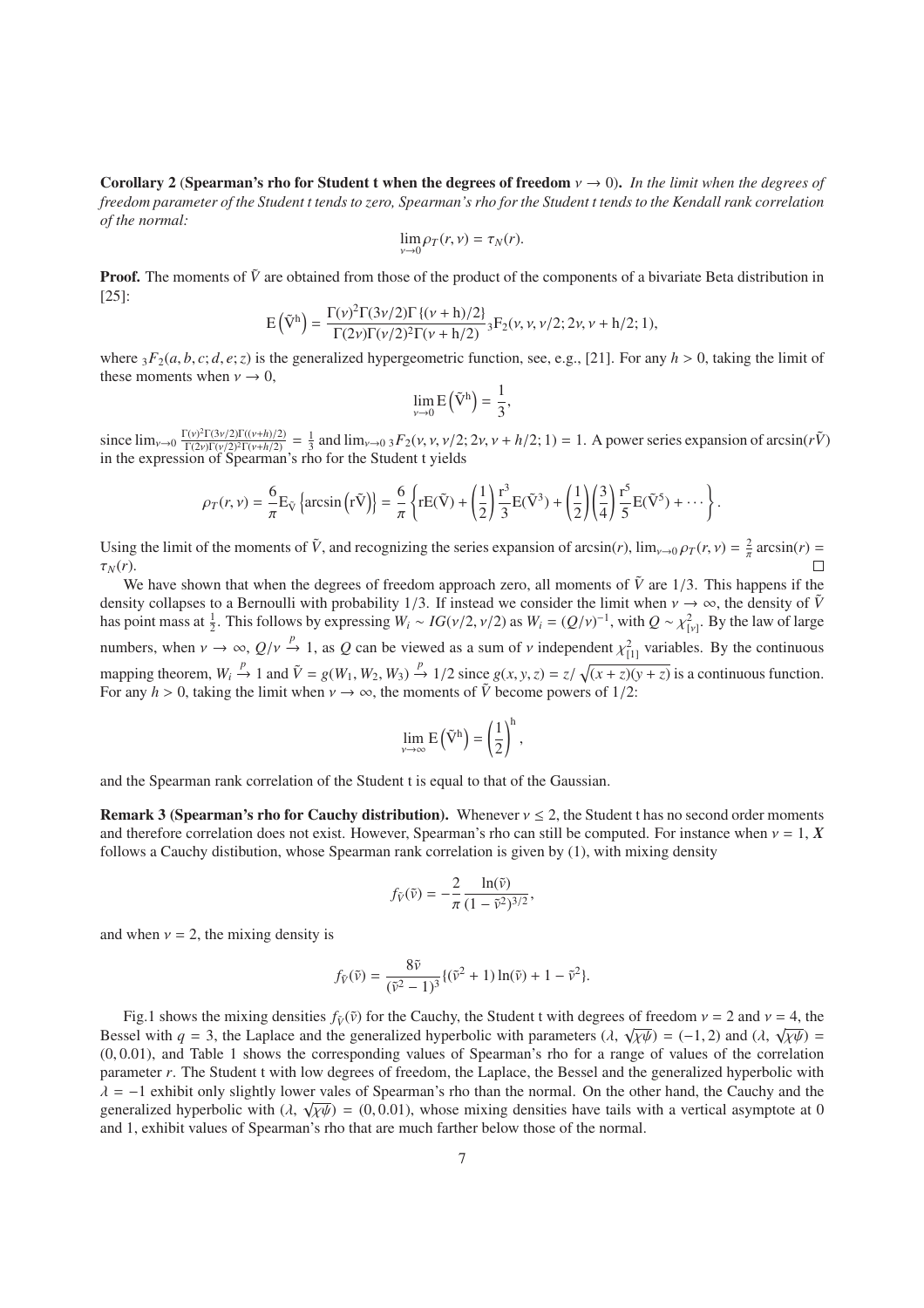

**Fig. 1:** This figure shows the mixing density  $f_V(\tilde{V})$  for the Cauchy (plus), the Student t with  $v = 2$  degrees of freedom (square), the Student t with  $\nu = 4$  degrees of freedom (dotted), the Laplace (dash-dotted), the Bessel with *q* = 3 (circles) and the generalized hyperbolic with ( $\lambda$ ,  $\sqrt{\chi\psi}$ ) = (-1, 2) (solid) and  $(\lambda, \sqrt{\chi\psi}) = (0, 0.01)$  (dashed), respectively.

#### Table 1:

Spearman rank correlation for different values of the correlation parameter  $r$  and for different scale mixture of normal distributions: the normal (second column), the Cauchy (third column), the Student t distribution with  $v = 2$  and  $v = 4$  degrees of freedom (fourth and fifth columns), the Laplace (sixth column), the Bessel (seventh column) and the generalized hyperbolic distribution with parameters ( $\lambda$ ,  $\sqrt{\chi\psi}$ ) = (-1, 2) and  $(\lambda, \sqrt{\chi\psi})$  = (0, 0.01) (eighth and ninth columns).

| r   | Normal | Cauchy | Student t |           | Laplace | <b>Bessel</b> | Generalized hyperbolic |                          |
|-----|--------|--------|-----------|-----------|---------|---------------|------------------------|--------------------------|
|     |        |        | $\nu = 2$ | $\nu = 4$ |         | $q = 3$       | $\lambda = -1$         | $\lambda = 0$            |
|     |        |        |           |           |         |               | $\sqrt{x\psi} = 2$     | $\sqrt{\chi\psi} = 0.01$ |
| 0.1 | 0.096  | 0.084  | 0.089     | 0.092     | 0.091   | 0.094         | 0.094                  | 0.081                    |
| 0.2 | 0.191  | 0.169  | 0.179     | 0.185     | 0.182   | 0.189         | 0.187                  | 0.163                    |
| 0.3 | 0.288  | 0.255  | 0.270     | 0.279     | 0.274   | 0.284         | 0.282                  | 0.245                    |
| 0.4 | 0.385  | 0.342  | 0.361     | 0.373     | 0.367   | 0.380         | 0.377                  | 0.330                    |
| 0.5 | 0.483  | 0.432  | 0.455     | 0.469     | 0.462   | 0.477         | 0.474                  | 0.417                    |
| 0.6 | 0.582  | 0.525  | 0.552     | 0.567     | 0.559   | 0.576         | 0.573                  | 0.508                    |
| 0.7 | 0.683  | 0.623  | 0.651     | 0.668     | 0.660   | 0.677         | 0.674                  | 0.604                    |
| 0.8 | 0.786  | 0.728  | 0.757     | 0.772     | 0.765   | 0.780         | 0.778                  | 0.709                    |
| 0.9 | 0.891  | 0.845  | 0.870     | 0.882     | 0.877   | 0.888         | 0.886                  | 0.829                    |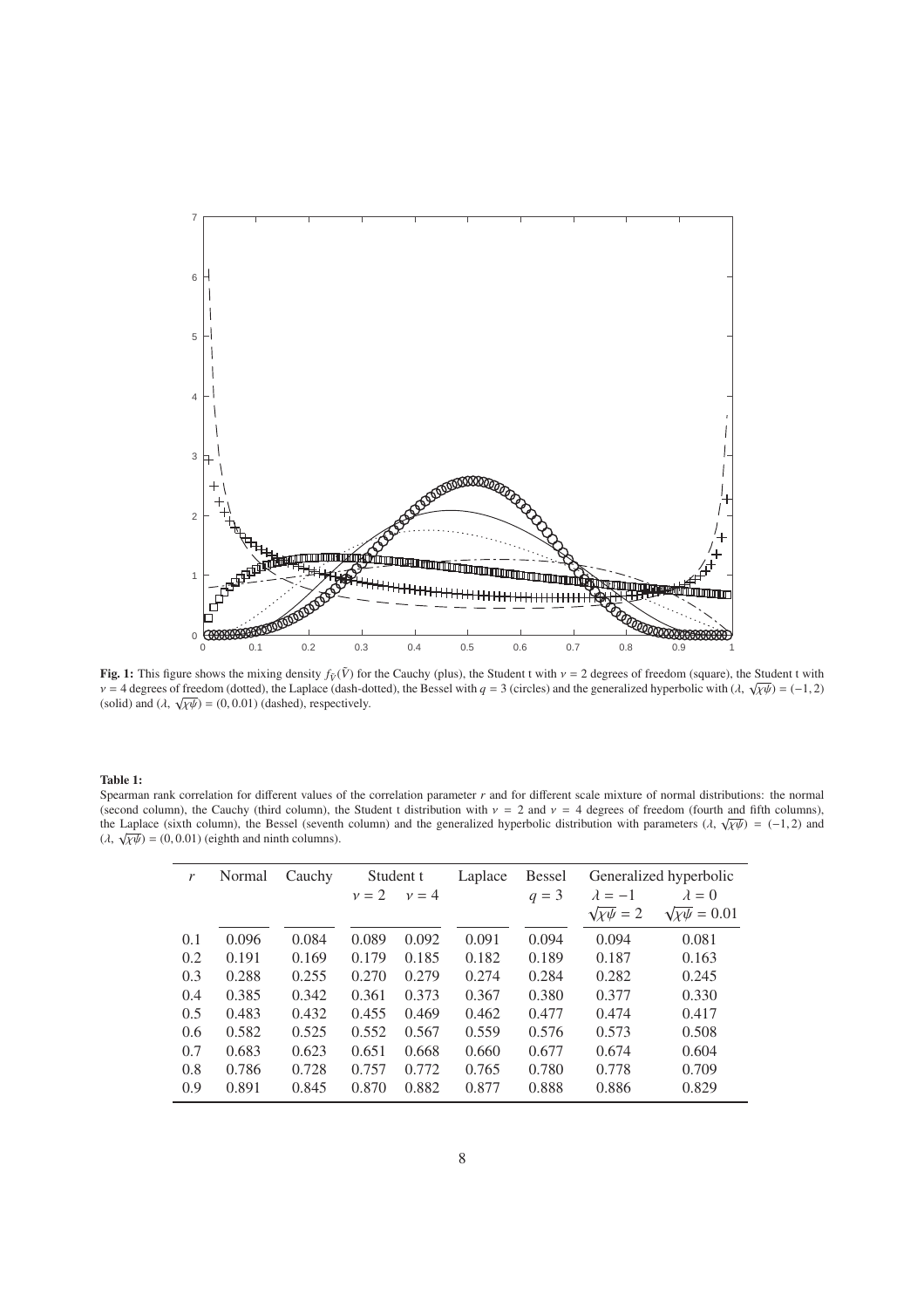#### 4. A rank-based estimation of the parameters of the Student t

Combined with the expression for Kendall's tau, our expressions for Spearman's rho can be used as a basis for a rank-based estimation method of the correlation and shape parameters of the Student t distribution. Such a method is copula-based, as the only information that it retains from the marginal distributions are the ranks, and rank correlations depend on the copula and not on the marginal densities (see, e.g., [26]). Such a method is especially useful when the degrees of freedom are low. In that case, the method of moments only delivers consistent estimates when the degrees of freedom are larger than 4, which guarantees that kurtosis exists, and moreover, the estimators have finite variance only when the degrees of freedom are larger than 8 (see [30]). Maximum likelihood estimation (MLE) on the other hand suffers from numerical problems and the existence of many local maxima (see [20]). Given that it is based on the ranks of the data and not on their absolute value, the rank-based method should be robust to outliers (see [8, 34]), which also makes it a good candidate starting value for MLE.

The idea of estimating copula parameters from rank correlations is not new. Estimation of the parameter of the Gaussian copula from Spearman's rank correlation was proposed in [17]. Moment estimation of the correlation parameters of the Student t copula by inversion of Kendall's tau, was discussed in [24], but whereas we propose to estimate the degrees of freedom based on Spearman's rho, they use MLE to estimate the degrees of freedom. In [14] the authors discuss what they call a "naive" method for the Archimedean copulas, which consists in estimating the parameter of the copula by inverting Kendall's tau. They trace the idea of inverting rank correlations to estimate copula parameters to [13] for the Frank and [27] for the Clayton.

The rank-based method is based on inversion of the following transformation  $\Upsilon$  from parameters  $(r, v)$  to rank correlations  $(\tau, \rho_T)$ :

$$
\begin{pmatrix} \tau \\ \rho_T \end{pmatrix} = \Upsilon(r, \nu) = \begin{pmatrix} \frac{2}{\pi} \arcsin(r) \\ \frac{6}{\pi} E_{\tilde{\mathcal{V}}} \left\{ \arcsin\left(\mathbf{r}\tilde{\mathcal{V}}\right) \right\} \end{pmatrix},\tag{4}
$$

in which Kendall's tau depends on the correlation parameter *r* according to  $\tau = (\pi/2) \arcsin(r)$ , while Spearman's rho depends both on the correlation parameter *r* and the degrees of freedom ν, through (1), along with the mixing density given in (3). The rank-based estimation procedure works provided that the inverse of Υ exists, which is true as long as the Jacobian is invertible. Define *J*, the Jacobian of the transformation  $\gamma$ , whose determinant is  $|J| = \left| \frac{\partial \tau}{\partial r} \frac{\partial \rho_T}{\partial y} \right|$ , since  $\frac{\partial \tau}{\partial r}$  = (2/π)/(1 –  $r^2$ )<sup>1/2</sup> is always different from zero, the rank-based estimation procedure works, provided that  $\frac{\partial \rho_T}{\partial v} \neq 0$ . When  $r = 1$  ( $r = -1$ ),  $\tau = 1$  ( $\tau = -1$ ), and by Theorem 5.1.11 of [26], this implies that  $\rho_T = 1$  $(\rho_T = -1)$ . When  $r = 0$ ,  $\rho_T = 0$ , since arcsin(0) = 0. Thus in these three cases, Spearman's rho does not depend on  $\nu$ , and therefore  $\nu$  is not identifiable from  $\rho_T$ .

Next, we establish consistency and asymptotic normality of the rank-based estimators of the correlation parameter *r* and the degrees of freedom *v* under the following assumption, which guarantees that  $\Upsilon^{-1}$ , the inverse of  $\Upsilon$  defined in (4), exists.

**Assumption 1.** The Spearman rank correlation of the Student t,  $\rho_T(r, v) = \frac{6}{\pi} E_{\tilde{V}} \left\{ \arcsin(r\tilde{V}) \right\}$  is strictly increasing *(decreasing) in the degrees of freedom*  $\nu$  *when*  $0 < r < 1$  *(-1 < r < 0).* 

Consistency of rank-based estimation. *Under Assumption 1, the rank-based estimators of the correlation parameter and the degrees of freedom*  $(\hat{r}, \hat{v})$  *are consistent estimators whenever*  $r \in (-1, 1) \setminus \{0\}$ *.* 

This follows from the fact that, since they are U-statistics, the empirical versions of Kendall's tau,  $\hat{\tau}$ , and Spearman's rho,  $ρ$ , are consistent estimators of their population counterparts τ and  $ρ_T$  (see [29]). Assumption 1 implies that  $r \frac{\partial \rho_T}{\partial v} > 0$ , which establishes that  $|J| > 0$ , and therefore that  $\Upsilon^{-1}$  exists and is differentiable and therefore continuous, provided that  $r \in (-1, 1) \setminus \{0\}$ . The consistency of the rank-based estimators  $(\hat{r}, \hat{v})$  then follows from an application of the continuous mapping theorem.

Asymptotic normality of rank-based estimator. *Under Assumption 1, whenever*  $r \in (-1,1) \setminus \{0\}$ *, the rank-based estimators*  $\hat{r}$  *and*  $\hat{v}$  *are asymptotically normally distributed:* 

$$
\sqrt{n}\begin{pmatrix} \hat{r} - r \\ \hat{v} - v \end{pmatrix} \sim N_2\left(0, (\boldsymbol{J}^{-1})^\top \boldsymbol{\Sigma} \boldsymbol{J}^{-1}\right), \quad \text{with} \quad \boldsymbol{\Sigma} = \begin{pmatrix} \sigma_\tau^2 & \sigma_{\tau,\rho} \\ \sigma_{\tau,\rho} & \sigma_\rho^2 \end{pmatrix},
$$

where expressions for  $\sigma_{\tau}^2$ ,  $\sigma_{\rho}^2$  and  $\sigma_{\tau,\rho}$  are given in [15].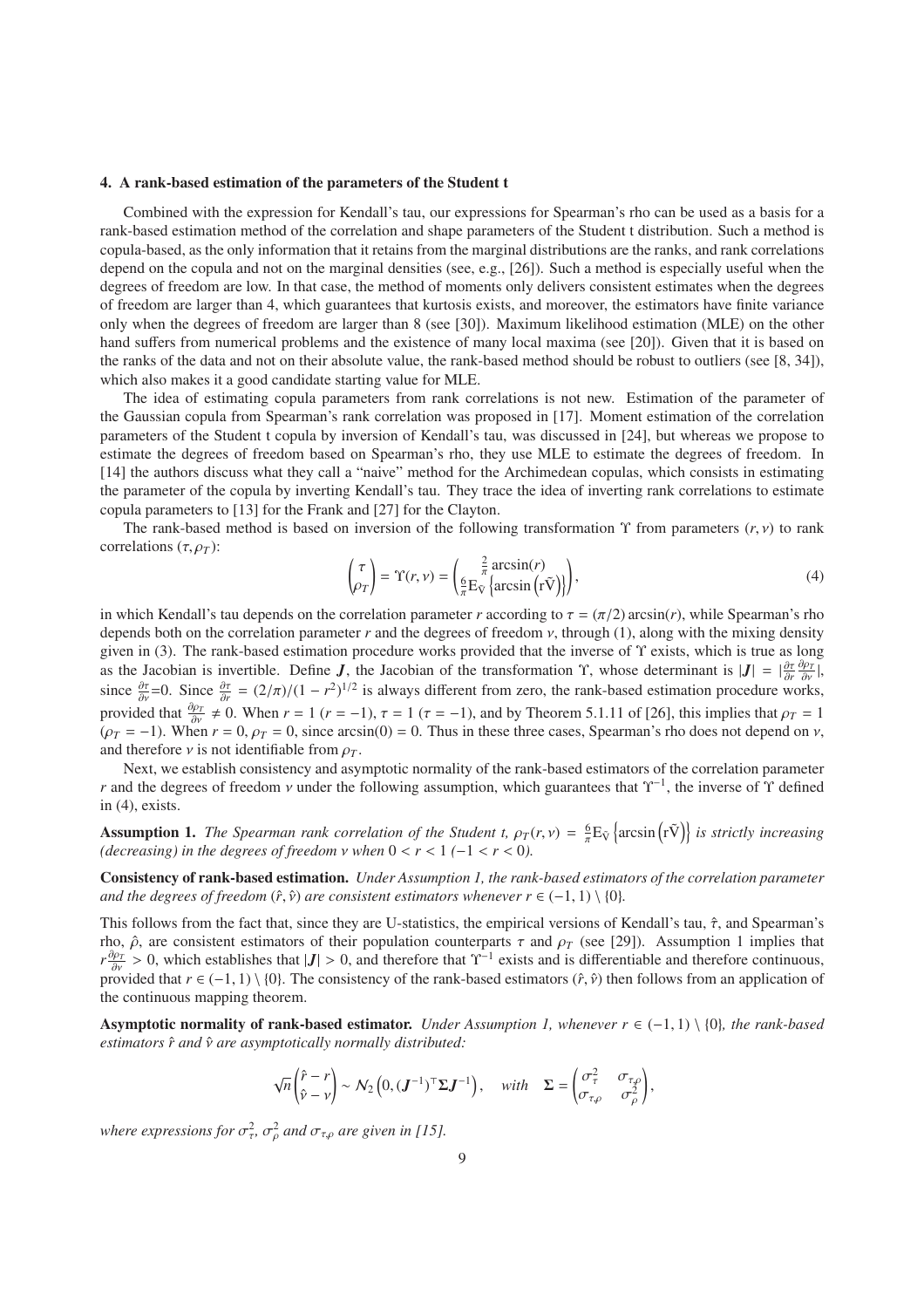This is a consequence of the fact, shown in [15], that Kendall's tau and Spearman's rho are U-statistics that follow a joint asymptotic normal distribution:

$$
\sqrt{n}\begin{pmatrix}\hat{\tau}-\tau\\ \hat{\rho}_T-\rho_T\end{pmatrix}\sim \mathcal{N}_2(0,\Sigma).
$$

Given Assumption 1,  $\Upsilon^{-1}$  exists, and since  $\frac{\partial^{i+j}\Upsilon}{\partial r^i\partial v^j}$  exists for all  $i + j \le 2$ ,  $\Upsilon^{-1}$  is continuous. Under these conditions, the result follows by a standard application of the delta method.

Assumption 1 is supported by extensive numerical simulations, see Fig.2, which shows the values of Spearman's rho for the Gaussian for different values of *r*, and the corresponding values of Spearman's rho of the Student t for degrees of freedom  $\nu$  ranging from 0 to 10. For positive values of r, as the degrees of freedom  $\nu$  increase, the Spearman rank correlation of the Student t converges from below to the value of that of the Gaussian. Since *arcsin* is an odd function, when the correlation parameter *r* is negative, the sign of the Spearman rank correlation is reversed, and the convergence is from above.



Fig. 2: This figure shows as solid horizontal lines the values of Spearman's rho of the Gaussian for values of the correlation parameter *r* of 0.25, 0.5 and 0.75, and as dotted lines the corresponding values of Spearman's rho for the Student t with degrees of freedom ν between 0 and 10.

The assumption states that, for a given correlation parameter  $r$ , the degrees of freedom parameter  $\nu$  acts like a dependence parameter. It implies that the tail dependence of the Student t for low degrees of freedom comes at the expense of lower overall dependence, as measured by Spearman's rho. Combined with Corollary 2, the assumption implies that the Spearman rank correlation of the Student t is always greater than Kendall's tau in absolute value. This holds, even though the Student t is neither left-tail decreasing nor right-tail increasing, which are sufficient conditions for Spearman's rho to be greater than Kendall's tau in absolute value (see [6, 12]). More specifically, the Spearman rank correlation of the Student t increases from the value of Kendall's tau to the value of the Spearman rank correlation of the Gaussian, as the degrees of freedom increase from zero to infinity.

We can also show that a sufficient condition for Assumption 1 is the following assumption about the moments of the distribution of  $\tilde{V}$ , which is also supported by numerical evidence:

**Assumption 2.** The odd moments of order  $h \geq 3$  of  $\tilde{V}$ ,  $E(\tilde{V}^h)$  are strictly decreasing in the degrees of freedom  $v$ .

To see that Assumption 2 implies Assumption 1, we use a power series expansion of  $\arcsin(r\tilde{V})$  in  $\rho_T = \frac{6}{\pi} E_{\tilde{V}} \left\{ \arcsin(r\tilde{V}) \right\}$ ,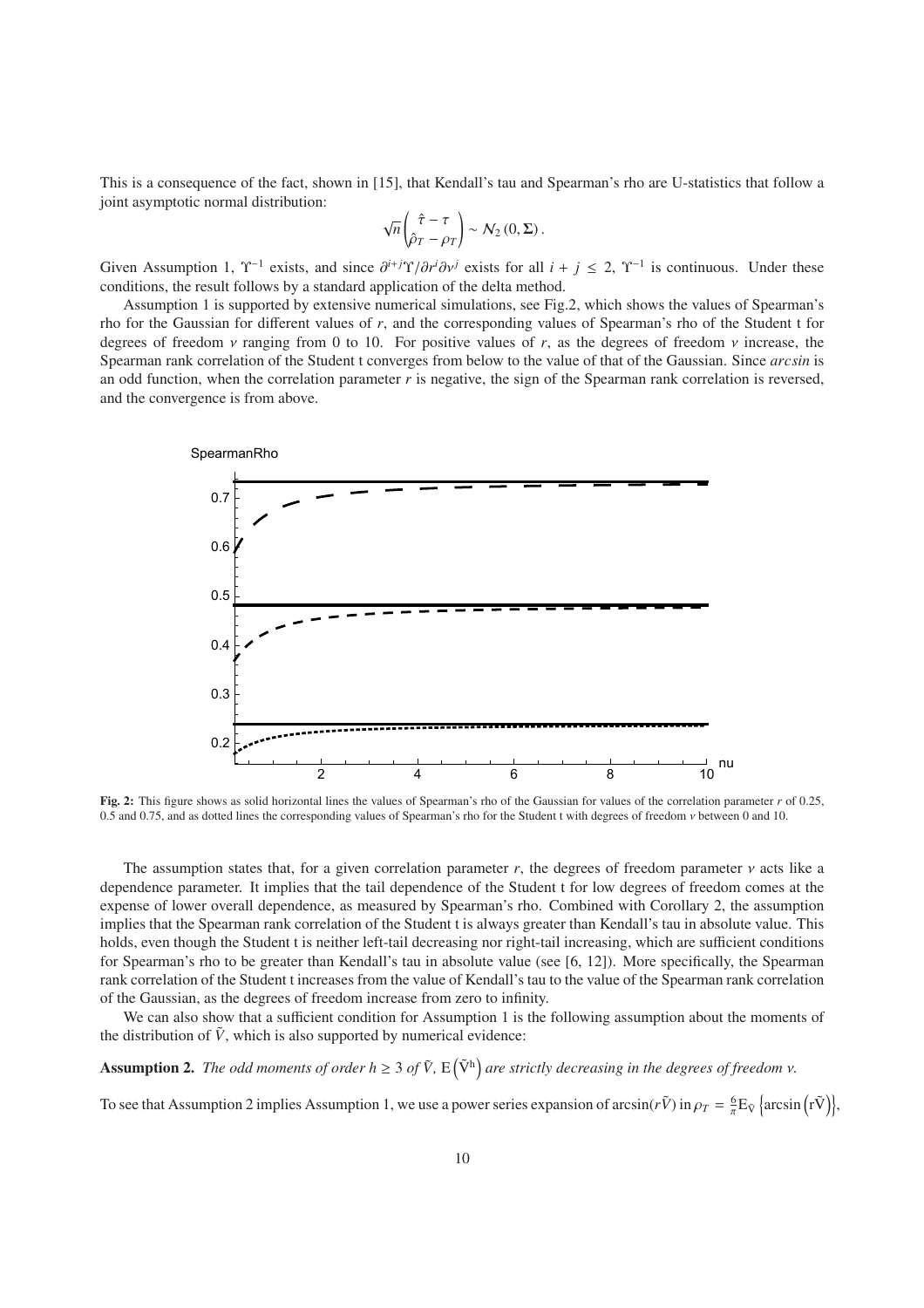and setting  $r = 1$ ,  $\rho_T = 1$ , which yields

$$
\frac{\pi}{6} = E(\tilde{V}) + \left(\frac{1}{2}\right) \frac{E(\tilde{V}^3)}{3} + \left(\frac{1}{2}\right) \left(\frac{3}{4}\right) \frac{E(\tilde{V}^5)}{5} + \cdots
$$

Taking derivatives with respect to the degrees of freedom  $v$ ,

$$
\frac{\partial E(\tilde{V})}{\partial v} + \left(\frac{1}{2}\right) \frac{1}{3} \frac{\partial E(\tilde{V}^3)}{\partial v} + \left(\frac{1}{2}\right) \left(\frac{3}{4}\right) \frac{1}{5} \frac{\partial E(\tilde{V}^5)}{\partial v} + \cdots = 0.
$$

Combining this last equation with the expression of the derivative of Spearman's rho with respect to the degrees of freedom ν,

$$
\frac{\partial \rho_T(r,\nu)}{\partial \nu} = \frac{6r}{\pi} \left[ \left( \frac{1}{2} \right) \frac{1}{3} (r^2 - 1) \frac{\partial E(\tilde{V}^3)}{\partial \nu} + \left( \frac{1}{2} \right) \left( \frac{3}{4} \right) \frac{1}{5} (r^4 - 1) \frac{\partial E(\tilde{V}^5)}{\partial \nu} + \cdots \right],
$$

which is positive (negative), whenever  $r > 0$  ( $r < 0$ ), provided Assumption 2 holds. Fig.3 shows the first four odd moments of  $\tilde{V}$  across a range of values of the degrees of freedom  $v$ . As can be seen in the figure, in the limit when the degrees of freedom  $v \to 0$ ,  $E(\tilde{V}^h) = 1/3$  for all  $h \ge 0$ , whereas, when  $v \to \infty$ , the distribution collapses to a point mass at 1/2, and therefore  $E(\tilde{V}^h) = (1/2)^h$ .



Fig. 3: This figure shows the first four odd moments of  $\tilde{v}$ ,  $E(\tilde{V}^h)$  for  $h \in \{1, 3, 5, 7\}$ , when the degrees of freedom  $v$  vary between 0 and 10. The solid line represents the first moment ( $h = 1$ ), which increases to 0.5 as *v* increases, while the dashed lines represent the third, fifth and seventh moment ( $h \in \{3, 5, 7\}$ ), which decrease to  $0.5<sup>h</sup>$  as  $\nu$  increases.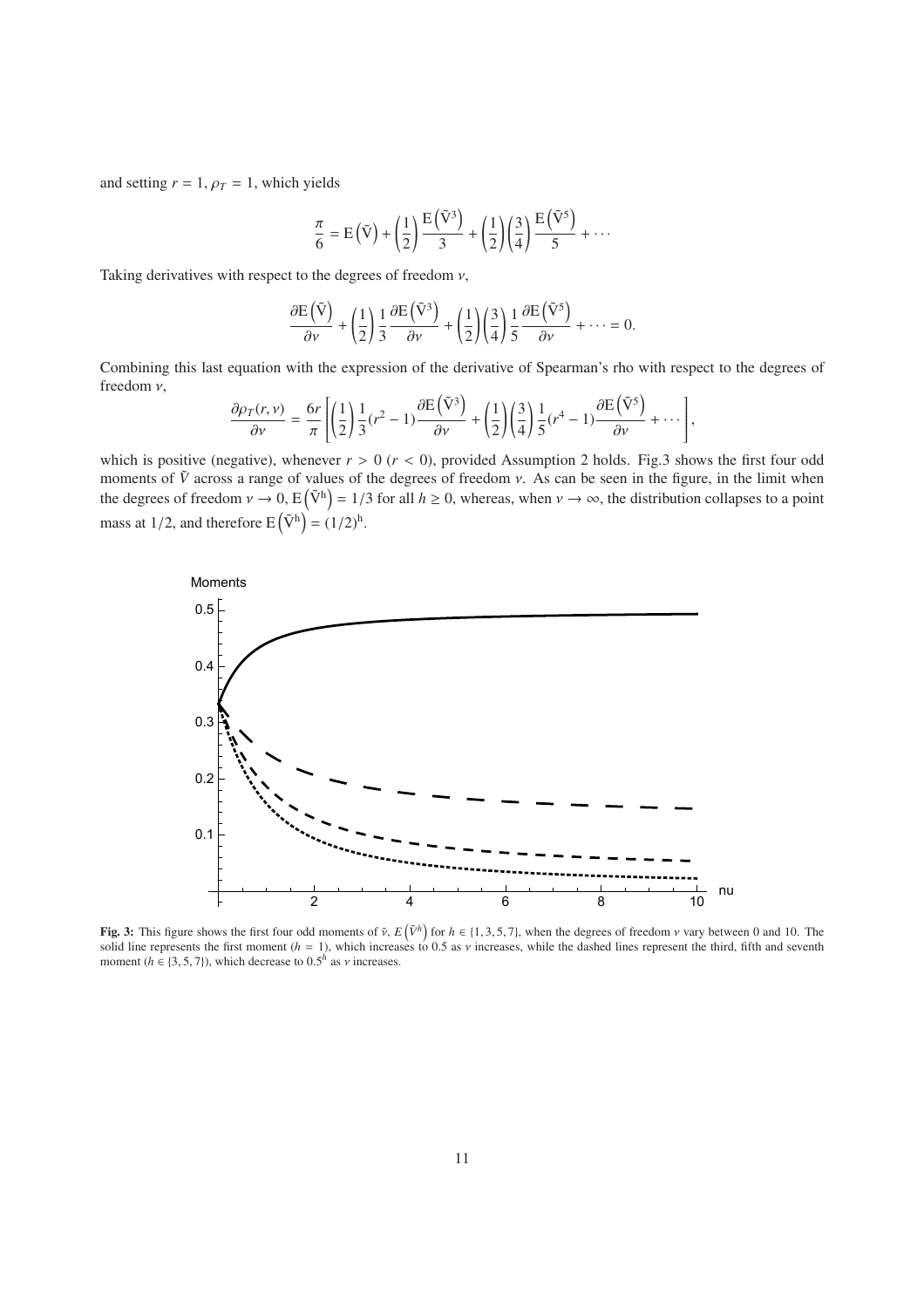In order to check how the rank-based procedure works in practice, we conduct a Monte Carlo simulation exercise with 1000 replications and for samples of size 1000 and 10000. Panel A of Table 2 shows the average bias from the rank-based estimation of the correlation parameter  $r$ , as well as the degrees of freedom  $\nu$  of the Student t for the sample size of 1000. Correlation parameters are well-estimated for all possible cases of the Student t. The degrees of freedom parameter of the Student t shows a slight positive bias for small correlations ( $r = 0.1$ ), which decreases for correlation parameters of about 0.2 or 0.3 and seems to flatten out for higher values of *r*. Although the absolute bias tends to increase with the degrees of freedom, this trend is much less pronounced for relative bias. Panel B shows that when the sample size increases, the bias vanishes for all values of the parameters.

#### Table 2:

Bias of the rank-based estimation of the parameters of the bivariate Student t distribution for different values of the correlation parameter *r*, based on a Monte Carlo simulation with 1000 replications and a sample size of 1000 in panel A and 10000 in panel B. We consider the Student t distribution with degrees of freedom  $v = 1$ ,  $v = 2$  and  $v = 4$ . For each distribution we show the bias in the shape parameter, followed by the bias in the correlation parameter.

| Student t |                            |           |           |           |           |           |  |  |  |  |  |  |
|-----------|----------------------------|-----------|-----------|-----------|-----------|-----------|--|--|--|--|--|--|
|           | Panel A: sample size 1000  |           |           |           |           |           |  |  |  |  |  |  |
| r         | $\nu = 1$                  | r         | $\nu = 2$ | r         | $\nu = 4$ | r         |  |  |  |  |  |  |
| 0.1       | 0.1176                     | $-0.0011$ | 0.3831    | $-0.0035$ | 0.6849    | 0.0007    |  |  |  |  |  |  |
| 0.2       | 0.0136                     | $-0.0002$ | 0.0697    | $-0.0014$ | 0.1559    | $-0.0010$ |  |  |  |  |  |  |
| 0.3       | 0.0085                     | $-0.0008$ | 0.0118    | $-0.0003$ | 0.0829    | 0.0000    |  |  |  |  |  |  |
| 0.4       | $-0.0008$                  | 0.0002    | 0.0175    | 0.0010    | 0.0633    | 0.0001    |  |  |  |  |  |  |
| 0.5       | 0.0054                     | 0.0005    | 0.0213    | 0.0006    | 0.0623    | $-0.0023$ |  |  |  |  |  |  |
| 0.6       | 0.0031                     | $-0.0008$ | 0.0193    | $-0.0002$ | 0.0743    | $-0.0003$ |  |  |  |  |  |  |
| 0.7       | 0.0068                     | 0.0000    | 0.0183    | 0.0003    | 0.0505    | $-0.0005$ |  |  |  |  |  |  |
| 0.8       | 0.0084                     | $-0.0002$ | 0.0059    | 0.0001    | 0.0774    | 0.0007    |  |  |  |  |  |  |
| 0.9       | 0.0126                     | $-0.0003$ | 0.0432    | 0.0001    | 0.1337    | $-0.0002$ |  |  |  |  |  |  |
|           | Panel B: sample size 10000 |           |           |           |           |           |  |  |  |  |  |  |
| r         | $\nu = 1$                  | r         | $\nu = 2$ | r         | $\nu = 4$ | r         |  |  |  |  |  |  |
| 0.1       | 0.0030                     | 0.0002    | 0.0109    | $-0.0009$ | 0.0328    | $-0.0003$ |  |  |  |  |  |  |
| 0.2       | 0.0008                     | $-0.0003$ | 0.0031    | 0.0001    | 0.0027    | 0.0003    |  |  |  |  |  |  |
| 0.3       | $-0.0008$                  | 0.0002    | 0.0032    | $-0.0002$ | 0.0055    | $-0.0000$ |  |  |  |  |  |  |
| 0.4       | $-0.0017$                  | $-0.0004$ | 0.0066    | 0.0002    | 0.0160    | 0.0002    |  |  |  |  |  |  |
| 0.5       | 0.0017                     | $-0.0006$ | 0.0013    | $-0.0006$ | $-0.0036$ | $-0.0002$ |  |  |  |  |  |  |
| 0.6       | 0.0001                     | $-0.0002$ | $-0.0017$ | $-0.0002$ | 0.0150    | $-0.0001$ |  |  |  |  |  |  |
| 0.7       | 0.0016                     | 0.0003    | 0.0014    | $-0.0001$ | $-0.0012$ | 0.0002    |  |  |  |  |  |  |
| 0.8       | 0.0009                     | 0.0000    | 0.0019    | $-0.0000$ | 0.0087    | $-0.0002$ |  |  |  |  |  |  |
| 0.9       | 0.0015                     | $-0.0000$ | $-0.0028$ | $-0.0001$ | 0.0167    | $-0.0001$ |  |  |  |  |  |  |

We apply our procedure to five years of daily log-return data for Intel (INTC), Microsoft (MSFT) and General Electric (GE) from 1996 to 2000. This is the same data as in Example 5.57 of [24]. We estimate the correlation and degrees of freedom parameters for each pair of returns using the rank-based estimation procedure and we obtain  $(\hat{r}, \hat{v}) = (0.594, 8.143), (0.355, 5.110), (0.416, 7.222)$ , respectively for the INTC-MSFT, INTC-GE and MSFT-GE pairs. As a comparison, in Example 5.59, [24] obtain correlation parameters of (0.59, 0.36, 0.42) and degrees of freedom of 6.5 in a MLE estimation of a trivariate Student t copula from the ranks of the same data. The correlation parameters are extremely similar across both procedure, and their degrees of freedom are close to the average of the degrees of freedom over the three pairs (6.825).